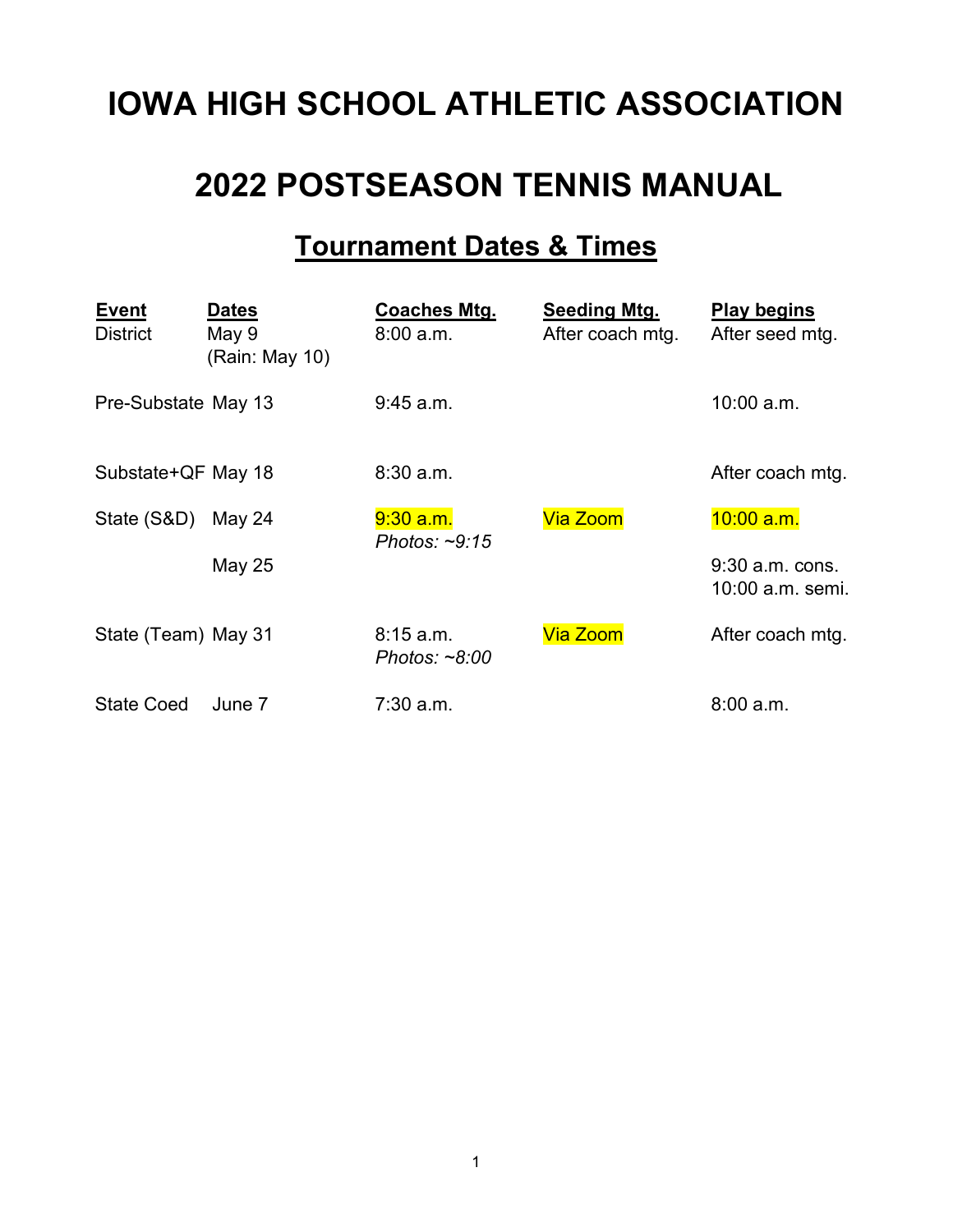## **GENERAL POSTSEASON TENNIS REGULATIONS**

**Cell Phones and or Other Electronic Communication Devices** - Cell phones and or other electronic communication devices may not be used by players during a match from the time the players begin warmups until the conclusion of play. USTA rules do allow players to use written notes that were prepared before the start of the match if they are referred to only during changeovers or set breaks.

**Changeovers** - When players change ends after the first game of each set, or the tiebreak, there will be no rest period. The first rest period will be when players change ends after the  $3<sup>rd</sup>$  game of a set.

**Coaching Opportunities** - School coaches have an opportunity to coach their players during each 90-second changeover and during set breaks. When players change ends after the first game of each set, or the tie-break, there will be no rest period and no opportunity for coaching. No timeouts are to be taken during play.

Breaks between sets one and two are limited to 2 minutes and breaks between sets two and three are limited to 10 minutes. During all postseason consolation play, a 10-Point Match Tiebreak is played instead of a 3<sup>rd</sup> set. The break between the 2<sup>nd</sup> set and 10-point match tiebreak is 3 minutes.

School coaches, or players entered in the tournament who are approved by the head coach, are the only ones permitted to speak to their players from the time players take the court to warm up for their match until the match is over. It is not permissible for club pros, parents, or others, to speak with players during this time. Players may be disqualified from further competition in the district or state competition for violations of this rule.

**Note #1:** Coaches do not need to wait for the opposing coach to be present to use a coaching opportunity.

**Note #2:** The duration of the 90-second changeovers and set breaks are not lengthened for coaching opportunities. Players should pick up their drinks and towels at the net post or bench, if they wish to have them, and go immediately to the fence to visit with their coaches.

**Coach's Introductions** - During the postseason pre-meet coaches meeting, the school coaches from each school will introduce themselves so there is no confusion as to who will be representing each school as their coaches.

**Consolation Play** - A 10-Point Match Tiebreak is played in lieu of all 3<sup>rd</sup> sets in all postseason consolation play. No new balls are given to players before the 10-Point Match Tiebreak. When a 10- Point Match Tiebreak is used the first individual or doubles team to reach 10 points, and is ahead by two, wins the third set (1-0)(x) (with the x being the number of points won by the losing team).

**Doubles Lineup** – During postseason team play: (1) Either the #1 or #2 singles player must play on the #1 doubles team, unless both players are being withheld from doubles matches; (2) If the #1 singles player plays doubles he may play on either the #1 or #2 doubles team; (3) If the #1 singles player plays on the #1 doubles team, the #2 singles player may play on the #2 or #3 doubles team; (4) If the #2 singles player plays on the #1 doubles team, the #1 singles player must play on the #2 doubles team.

**Match Scoring** – Look under district, state individual, team tennis, and state coed tennis for match scoring in each of those tournaments.

**Medical Timeouts –** Medical time-outs, including those for bleeding, injury, or a treatable medical condition, may be of a reasonable length to evaluate and treat the condition and clean blood from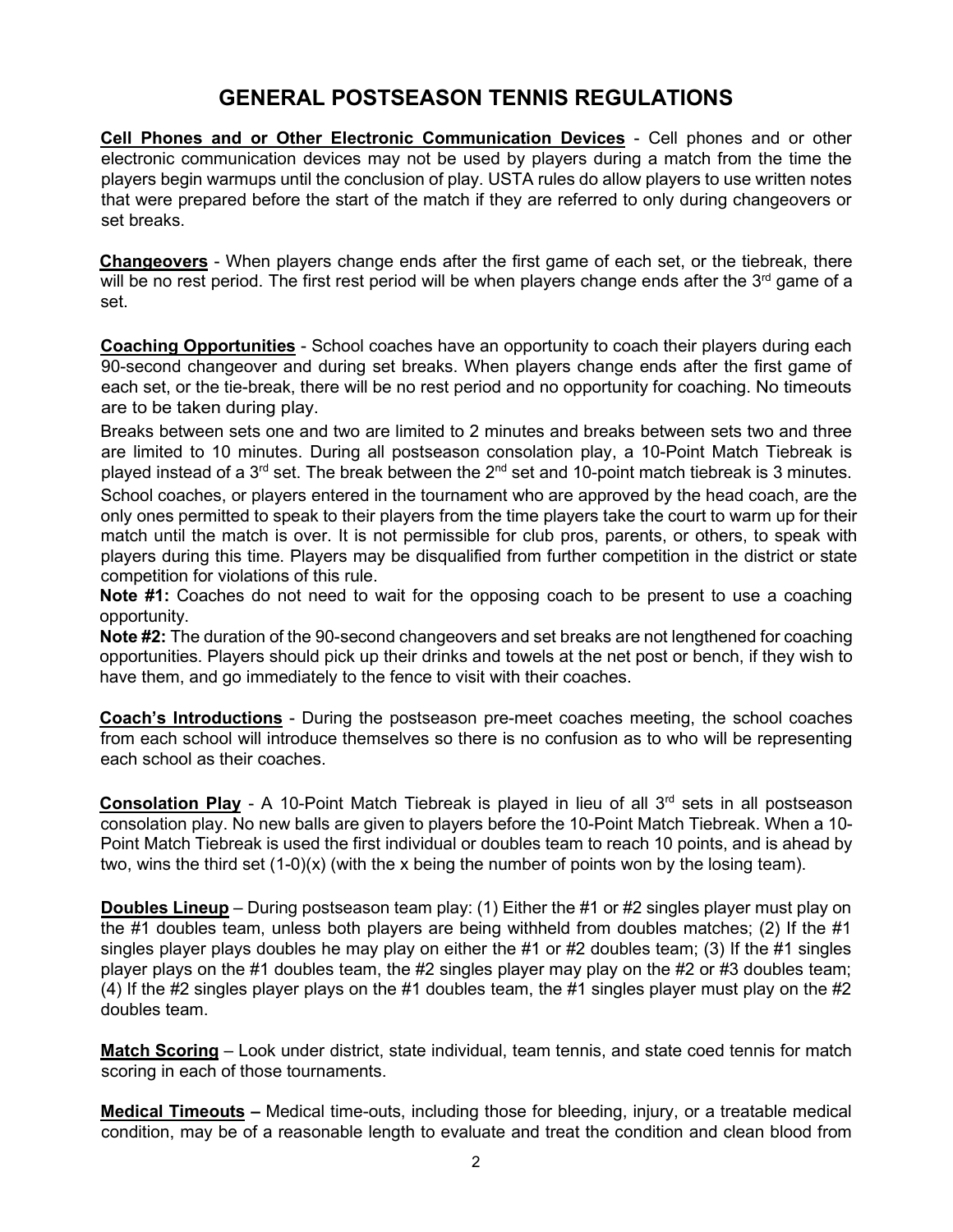players or any surface. Anytime a player defaults due to bleeding, injury, or a medical condition, he may not play the remainder of the meet/tournament. A maximum of one medical time out is permitted per match. For muscle cramps, refer to "Time Out Procedure for Muscle Cramps."

**On-Court Equipment** - No additional equipment may be brought onto the court during play. Examples: chairs, oversized coolers, folding benches, etc.

**Refusal to Play** - When a player refuses to play, or continue playing, for any reason he disqualifies himself from further competition in that meet or tournament. The player's school, or the Athletic Association, may impose further penalties if they deem such penalties appropriate.

**Time Allotment Between Sets and Matches** - A maximum of 2 minutes is allowed between the 1st and 2nd sets and a maximum of 10 minutes is allowed between 2nd and  $3<sup>rd</sup>$  sets. Players may leave the court during this 10-minute break, but all equipment should be left on the court. In consolation play, when a 10-Point Match Tiebreak is played in lieu of a 3<sup>rd</sup> set, the break between the 2<sup>nd</sup> set and 10-point match Tiebreak is a maximum of 3 minutes.

Thirty minutes is allowed between matches, unless the coaches mutually agree to shorten it, or the recovery rule applies.

**Penalty:** Once the match time has been determined / posted, and the player and/or his coach notified, and a player is not ready to play, the match is a default, unless the tournament manager has been consulted.

**Uniforms** - Tennis players shall wear school-issued/approved uniforms in tennis competition. Football jerseys and tank tops are not legal. In the event the school does not have a uniform for competition, the players will wear a plain T-shirt of a single color with no design, exclusive of the manufacturer's logo, or a high school tennis tournament T-shirt. Turning shirts inside out is not permissible to meet uniform requirements. Each team should take additional school issued/approved shirts or a plain one-color shirt to wear if an additional shirt is needed due to playing or weather conditions. Tennis shorts shall be worn. Players shall not wear an undergarment, or tights, which extend below the tennis shorts, except through a medically authorized waiver. A copy of a doctor's statement must be shown to the meet manager and, in such cases, the undergarment or tights must be similar in color to the tennis shorts or the predominant color of the tennis shorts.

Garments that do not meet the definition of the legal uniform include, but are not limited to, biking shorts, thigh huggers, multicolored beachwear, night wear or underwear, cutoff jeans or sweats, sweat pants or anything else that is objectionable to the meet manager.

**Note:** The meet manager may allow the wearing of cold weather clothing if conditions warrant. **Penalty:**If a player is not in proper uniform, he may not participate. Any violations of the uniform rule should be reported to the Iowa High School Athletic Association.

**Warm-Up** – Players are allowed a maximum of ten minutes to warm up, which includes practice serves.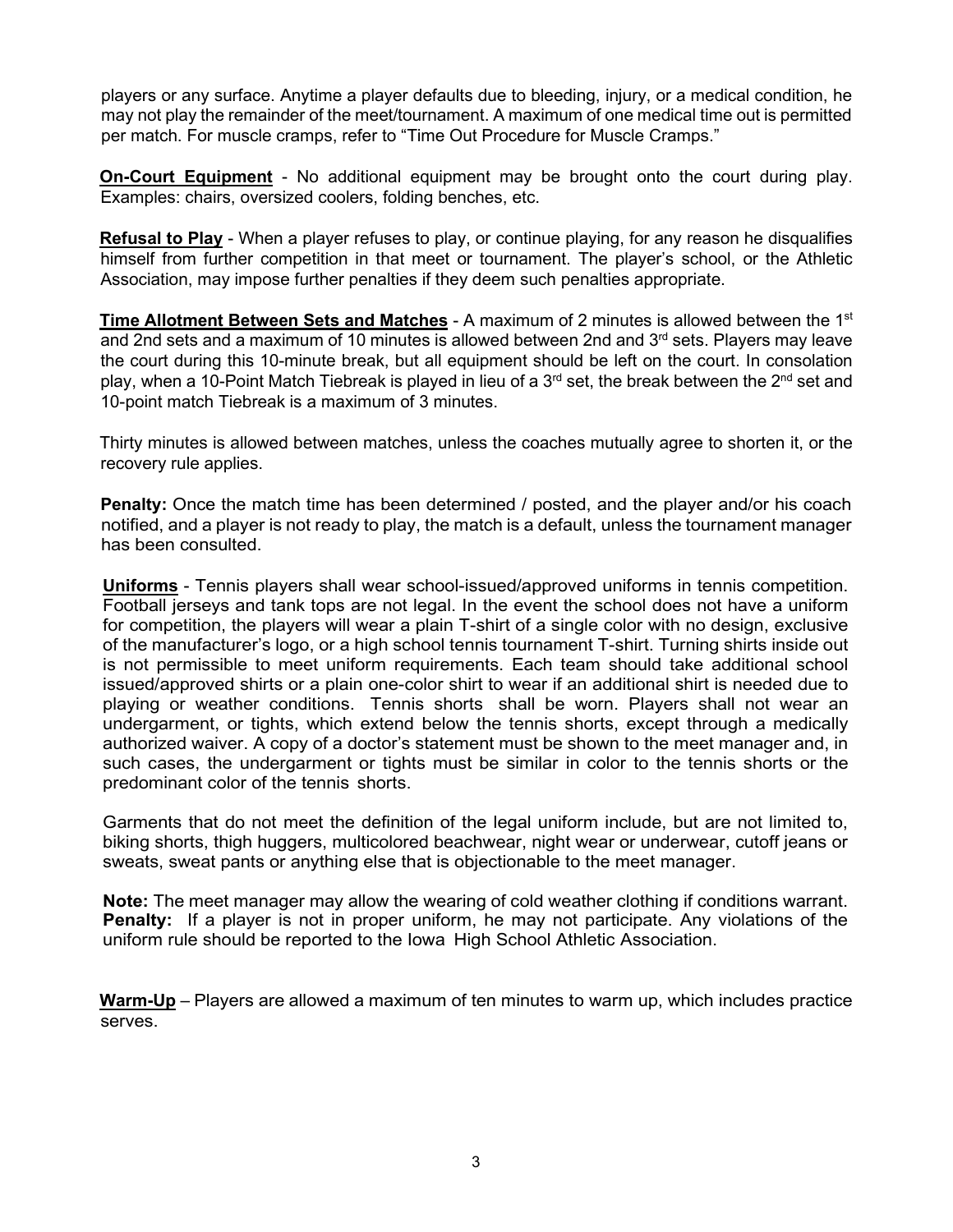### **GUIDELINES FOR HANDLING CONTROVERSY ON THE COURT Line calls, foot faults, score keeping, etc.**

#### *WHEN A MEET MANAGER, OR THEIR DESIGNEE, IS AVAILABLE:*

STEP 1: A player's coach is responsible for cautioning his/her player if there is a problem with line calls, foot faults, scorekeeping, etc. If a player's coach fails to meet this responsibility or the player's behavior continues the following procedure should be followed:

STEP 2: The players will have a conference at the net to discuss the issue in question.

STEP 3: The meet manager, or his/her designee, will have a conference with the players to discuss the issue in question.

STEP 4: The meet manager, or his/her designee, will have a conference with the players AND both head coaches to discuss the issue in question.

STEP 5: The meet manager, or his/her designee, will appoint an appeal judge to rule on appeals made by a player. The Athletic Association should be notified if step #5 of these guidelines is implemented during a meet.

#### *WHEN A MEET MANAGER, OR THEIR DESIGNEE, IS NOT AVAILABLE:*

STEP 1: A player's coach is responsible for cautioning his/her player if there is a problem with line calls, foot faults, scorekeeping, etc. If a player's coach fails to meet this responsibility or the player's behavior continues the following procedure should be followed:

STEP 2: The players will have a conference at the net to discuss the issue in question.

STEP 3: The coaches and players will have a conference at the net to discuss the issue in question.

STEP 4: The coaches will meet and agree on an appeal judge to rule on appeals made by a player. The Athletic Association should be notified if step #4 of these guidelines is implemented during a meet.

### **SPORTSMANSHIP**

The responsibility for ensuring that each player practices good sportsmanship lies with each player's coach. Profanity *(including four-letter words)*, racket throwing, or other unsportsmanlike acts cannot be tolerated.

A player may be given a warning, or ejected and disqualified, on the first violation depending upon the severity of the acts, as determined by the player's coach or meet management. A SECOND WARNING TO THE SAME INDIVIDUAL IS AN AUTOMATIC EJECTION AND DISQUALIFICATION FROM THE COMPETITION.

During team play, if a player is ejected from a singles match, the ejection rule is enforced for that player in both singles and doubles. However, that player's doubles partner will not be penalized and a substitute, who must already be listed on the lineup sheet, may replace the ejected player in doubles play. The doubles team positions cannot be realigned. If one partner of a doubles team is ejected and disqualified for unsportsmanlike conduct during doubles competition, the doubles team forfeits the match and cannot advance or place in the tournament due to the ejection.

The Tournament Manager may select up to three coaches to serve as the Tournament Committee to help the Tournament Manager enforce good sportsmanship by players and coaches, and make other decisions not specifically covered by the rules. The Tournament Manager's decision will be final related to all aspects of the tournament not specifically covered by the IHSAA. Upon the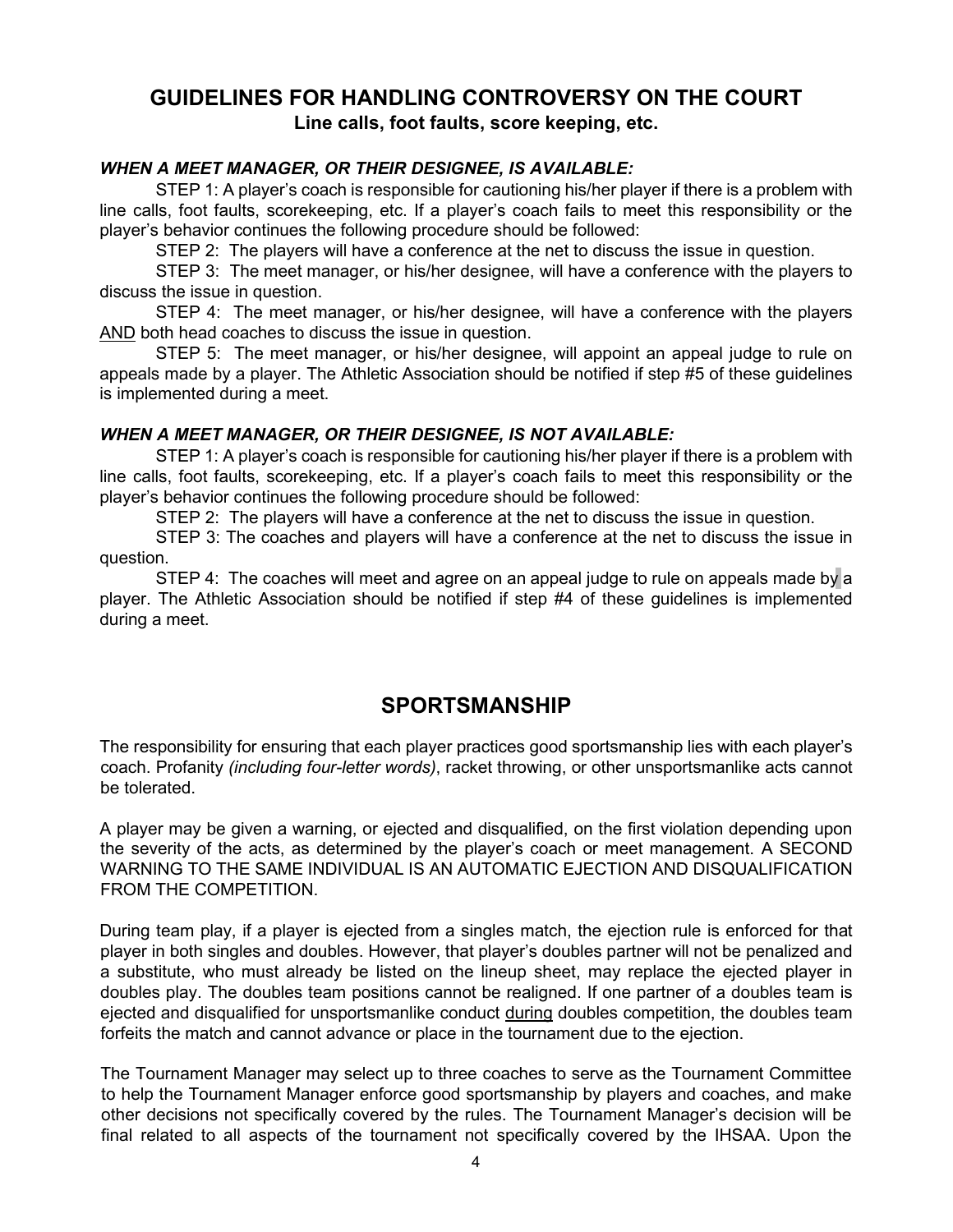recommendation of the Tournament Manager, the IHSAA Administrative Staff will send a letter of reprimand to the school administrators of coaches guilty of unsportsmanlike conduct at IHSAAsponsored postseason tennis tournaments.

Sportsmanship warnings given during district, preliminary sub-state, sub-state, and state competition carry over from match-to-match, round-to-round, and day-to-day of the same tournament. *State team quarterfinals through team finals is the same tournament.* A SECOND WARNING TO THE SAME INDIVIDUAL IS AN AUTOMATIC EJECTION AND DISQUALIFICATION FROM THE COMPETITION.

As per IHSAA policy, any student disqualified from an interscholastic contest for flagrant, violent, or verbal misconduct will be ineligible for the next regularly scheduled game/meet/date at that level of competition and all other games/meets/dates in the interim at any level, including IHSAA postseason tournaments, in addition to any other penalties the IHSAA or the school may assess.

## **TIMEOUT PROCEDURE FOR MUSCLE CRAMPS**

The Tennis Advisory Committee has developed, and the Board of Control has approved, the following procedure for dealing with muscle cramps. The Committee feels strongly that coaches need to do what is prudent and in the best interests of the health of the athlete. There are certainly situations where a coach will choose to injury default a player before this procedure requires an injury default.

1) The first time during a match a player, or either member of a doubles team, must stop playing due to muscle cramps; a medical timeout is taken. This medical timeout shall be of a reasonable length of time to evaluate and treat the injury.

2) Subsequent occurrences of cramping during the match, *even if the cramping is in different areas of the body*, are subject the point penalty system according to USTA rules.

- The second time a player, or either member of a doubles team, must stop playing due to muscle cramps; a match point is awarded to the opponent.
- The third time a player, or either member of a double team, must stop playing due to muscle cramps; one game is awarded to the opponent.
- The fourth time a player, or either member of a doubles team, must stop play due to muscle cramps the player, or doubles team, must INJURY DEFAULT, for the entire meet or tournament.

**Note 1:** After each individual cramping occurrence, play must continue or the player, or doubles team, must injury default.

**Note 2:** ONLY ONE medical time-out may be taken in a match for the same injury or condition, i.e., cramping - even if the cramping is in different areas of the body.

**Note 3:** The cramping penalty system is sequential and does not start over with each set. It carries over throughout the entire match. Example: If a player, or either member of a doubles team, has already been assessed a cramping penalty in the second set, any muscle cramps occurring again in the  $3<sup>rd</sup>$  set to an individual player or either member of the doubles team, shall result in a onegame cramping penalty being assessed.

**Note 4:** Singles and doubles competition are considered separate matches when applying the time out procedure for cramping. However, if a player defaults due to injury, he may not play the remainder of the meet/tournament.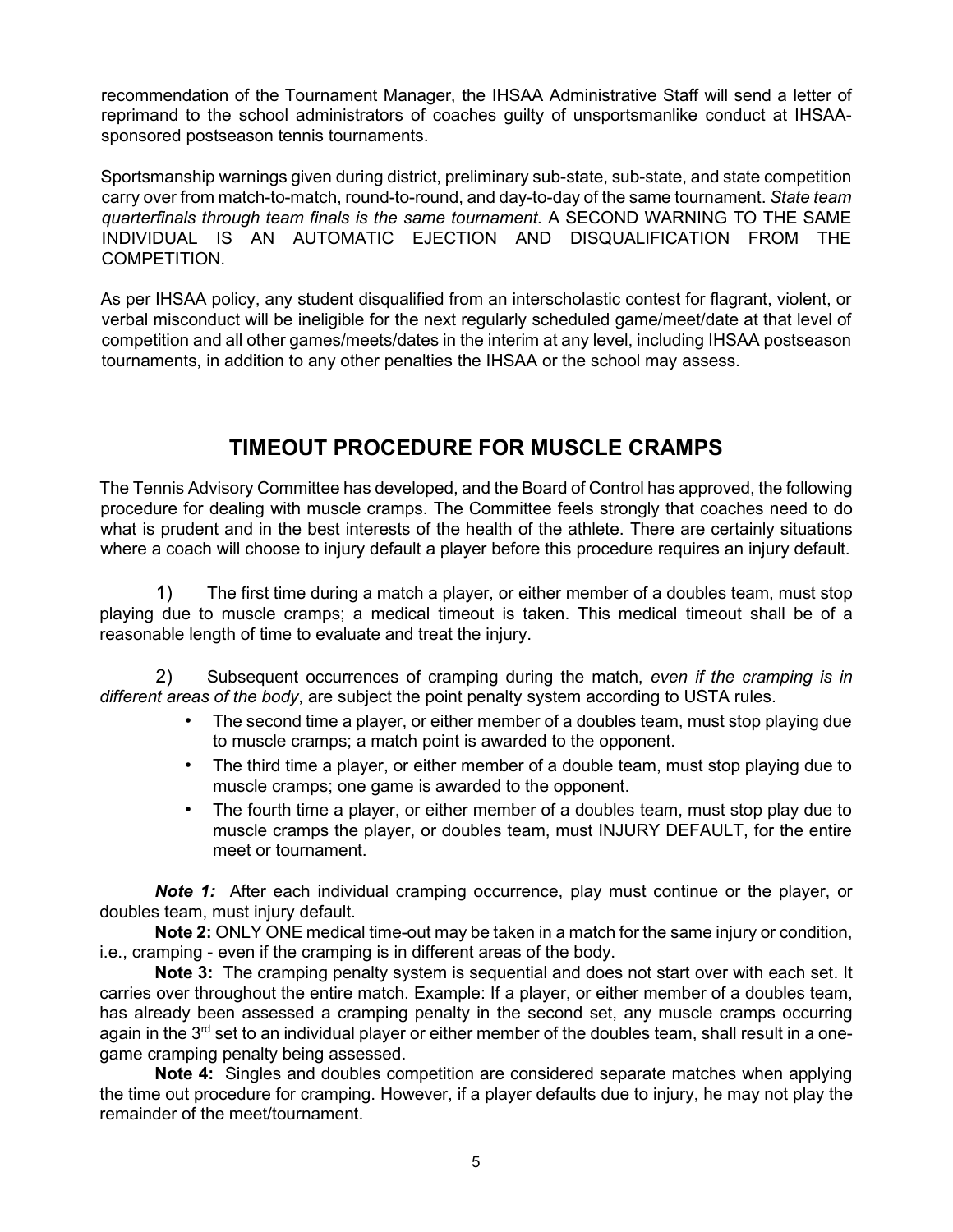## **DISTRICT TENNIS TOURNAMENTS**

There will be two classes in tennis, 2A and 1A. The largest 48 schools will be assigned to Class 2A with the remainder in Class 1A, unless the Board of Control determines otherwise. The Board of Control determines all sites and assignments.

Six schools will be assigned to each of the eight Class 2A districts unless the Board of Control determines otherwise. This means there will be four byes in the first-round competition at district competition. The four seeded players will receive the byes. The first- and second-place winners in singles and doubles competition will qualify for the state meet. There will be 16 singles players and 16 doubles teams qualifying for the state finals.

The remainder of the schools will be assigned to Class 1A districts unless the Board of Control determines otherwise. These schools will be assigned to eight districts. A 16-line bracket will be used and, if byes are needed, the seeded players will receive the byes. The first- and second-place singles and doubles winners in each district will qualify for the state meet. There will be 16 singles players and 16 doubles teams qualifying for the state finals.

**Awards for District Meets -** Prior to the district meets the managers will receive awards for their district tournament. Medals will be awarded for the first, second, and third place winners in singles and doubles. A banner will be awarded to the district team champion. No awards will be presented to any player(s) ejected and disqualified for unsportsmanlike conduct.

**Breaking Ties for the 1st, 2nd or 3rd Place Team in District Competition** - Third place district singles and doubles matches do not score points, except to break a tie between the first- and secondplace teams or second- and third-place teams. If 3<sup>rd</sup> place match points are used to break a team tie, 1½ points are awarded for a 3<sup>rd</sup> place doubles win, and 1 point is awarded for a 3<sup>rd</sup> place singles win. If a tie still exists at the end of consolation play, use the following process to break the tie:

*Step 1:* Use the results of dual meet competition during the current, regular season, if the two teams played. If the two teams did not play in dual meet competition, or if their dual meet record against each other was equal, go to step 2.

*Step 2:* The team with the GREATEST total difference between sets won minus sets lost in the main draw (championship bracket) involving head-to-head competition of players from the two schools involved in the tie will be declared the winner. If a tie still exists, go to step 3.

*Step 3:* The team with the GREATEST total difference between games won minus games lost in the main draw (championship bracket) involving head-to-head competition of players from the two schools involved in the tie will be declared the winner. If a tie still exists, go to step 4.

*Step 4:* An alphabetical system will be used to determine the substate qualifier. In EVEN numbered years, the team LAST alphabetically will advance and in ODD numbered years, the team FIRST alphabetically will advance.

**NOTE #1:** Main draw matches do not include preliminary matches or consolation matches.

**NOTE #2:** If a three-way tie exists for first - third places, the above tiebreak procedure will be used to determine a team champion first, then the procedure will be repeated to determine the  $2^{nd}$  and  $3^{rd}$ place teams.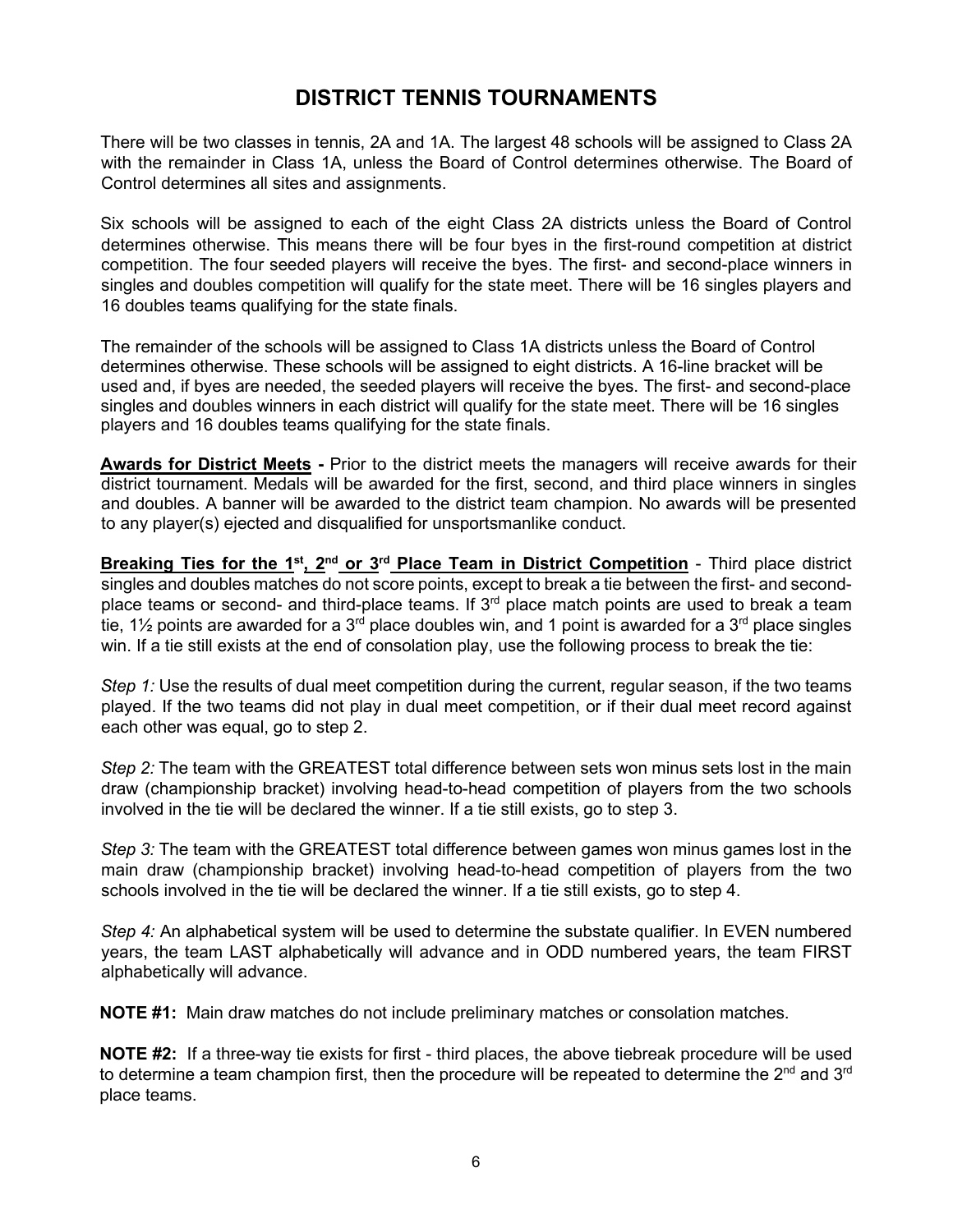**Qualification for District Play** - If a school did not compete in regular season dual meet team competition, they must verify with the IHSAA that their players participated in a minimum of four interscholastic matches before the district tournament in order to enter district competition.

**District Entry Form** - Each school can enter two individuals in singles competition and two teams in doubles competition. No player may participate in both singles & doubles competition.

Each school entered in tennis will be sent a district entry form and information about district tennis the week before district competition. The entry form should be sent to the tournament manager at the site the school is assigned so it arrives no later than Friday before the week of district competition. Schools must email the entry form to the District Manager and the IHSAA. Please be assured the host school's head coach will not have access to the form prior to the seeding meeting.

Any coach wishing to make changes to their school's district entry blank must be present BEFORE the seeding meeting. Changes in entries must be made before the Tournament Manager announces the seeding meeting is beginning for individual seeding and doubles seeding, respectively. If a coach does not arrive by this time to make changes, then the entry blank sent to the Tournament Manager is that school's official entry. Coaches should have position records for both singles and doubles available at the coaches meeting. This information will be used is there are any position challenges issued to the tournament manager by opposing coaches at the coaches' meeting.

Any player who becomes injured, ill, or for some other reason cannot participate when his match is scheduled to start will default the match.

**District Tournament Pairings -** All pairings shall be made under the supervision of the host management.

**Seeding -** A majority (over half) of head coaches at the seeding meeting must agree on the number of players to be seeded, not to exceed four players or doubles teams. A majority of coaches must also agree on each seed position.

#### Examples:

#1: Player A gets 3 votes, Player B gets 2 votes, and Player C gets 2 votes – the player with 3 votes is in the vote for that seed. All head coaches now vote to determine which of the players with 2 votes each is the other player up for that seed. That player and the initial player with 3 votes will be voted on for that seed position. The minimum vote required for the seed is 4-3.

#2: Player A gets 3 votes, Player B gets 3 votes, and Player C gets 2 votes – player C is dropped from the vote for that seed position and all head coaches vote for either player A or player B. The minimum vote required for the seed is 5-3. If there is a tie (4-4), re-vote and if there is a tie again, a coin flip decides that seed position.

#3: Player A gets 2 votes, Player B gets 2 votes, and Player C gets 2 votes. All head coaches need to vote again for this seed position. The minimum vote required for the seed is 4-2. If there continues to be a tie (2-2-2), a coin flip decides that seed position. If the tie is Player  $A - 3$  votes and player B – 3 votes, all head coaches vote again for those two players. If the tie is not broken, a coin flip determines that seed position.

Only a player's own coach may nominate the player for a seed position. A coach can withdraw his own nominated player from a potential seed before the vote on that seed position takes place. Once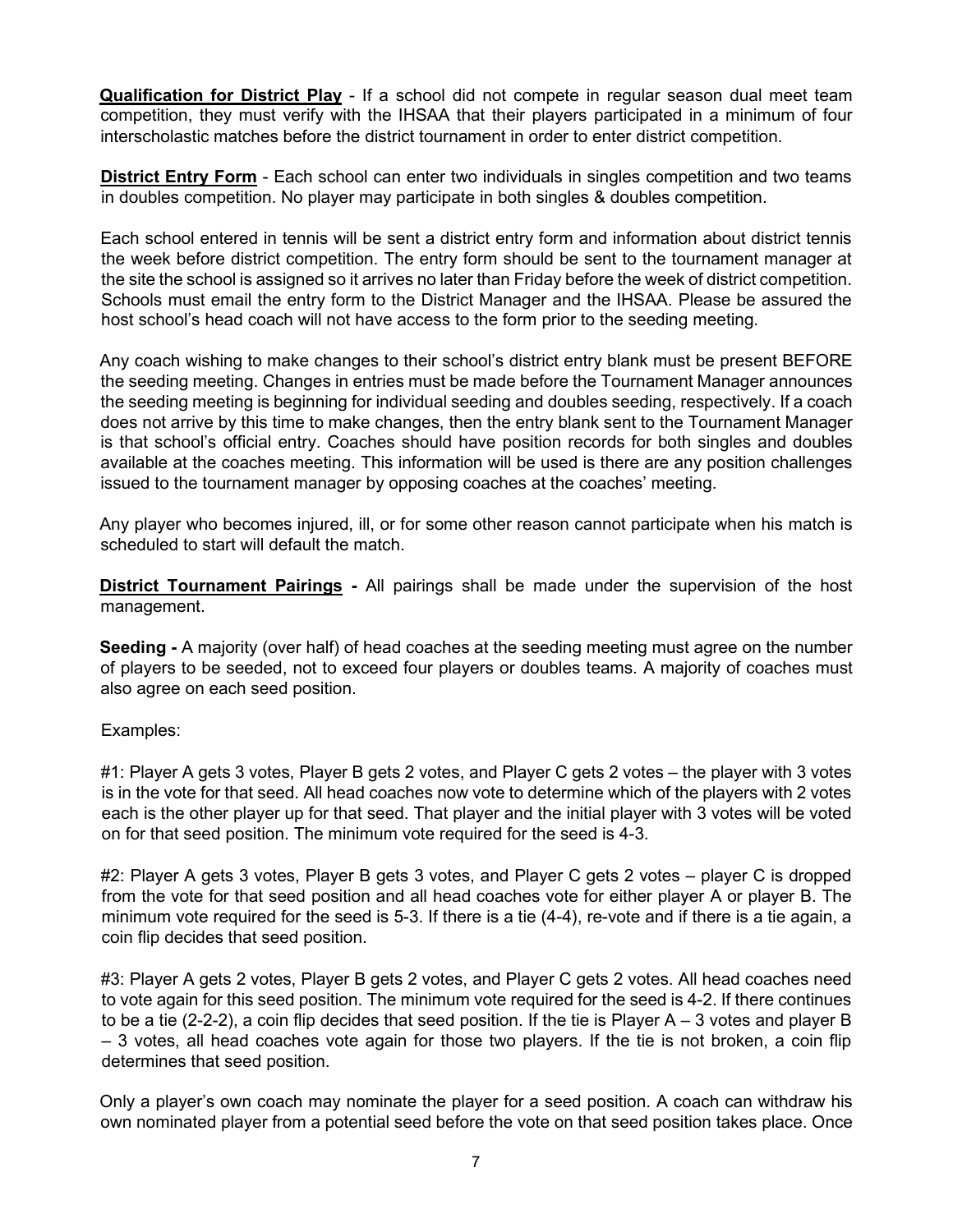a player receives the seed, he cannot be withdrawn. Seeded players shall be assigned as described in the procedure that follows:

Pairings shall be completed as follows:

**1.** Determine the number of players to be seeded, if any, but not to exceed four.

**2.** Determining the seeds:

**(a)** A player may only be nominated for a seed by his own coach,

**(b)** A coach can withdraw his own nominated player from a potential seed before the vote for that seed position takes place,

**(c)** Once a player receives a seed, he cannot be withdrawn,

**(d)** Each seed is a separate nomination and vote. *(Nominate players for the #1 seed and vote. Then nominate players for the #2 seed and vote, etc.)*

**3.** Assign seeded players as follows:

**(a)** 8-line bracket: #1 on line 1, #2 on line 8, #3 on line 5, and #4 on line 4

**(b)** 16-line bracket: #1 on line 1, #2 on line 16, #3 on line 9 and #4 on line 8.

(NOTE:) A school may NOT have two seeded players in the same half of the bracket.)

- **4.** Next determine the number of byes needed by subtracting the number of players (or doubles teams) from the total number of lines (8 or 16), and assign the necessary byes in the following order:
	- **(a)** 8-line bracket: Line 2, 7 and 6
	- **(b)** 16-line bracket: Line 2, 15, 10, 7, 3, 14 and 11
- **5.** Placing Teams with Single Entries

**(a)** If all four seeded players have received byes and a team only has one singles player or doubles team entered in the tournament, that single team entry for a 16-line draw creates another bye on Line 3 and the team must then draw into the top half of the bracket.

**(b)** If there is a second single team entry for a 16-line draw, another bye is created on Line 14. The two teams with single team entries then go into an open draw and the first team drawn goes into the top half of the draw and the second into the bottom half of the draw. A third single team entry creates another bye on line 11 and all three teams with single entries go into an open draw. The first team drawn goes into the top half of the bracket, the second team drawn into the bottom half of the bracket and the third team drawn into the top half of the bracket.

**6.** The number of vacant lines should be identical to the number of remaining players. Draw schools' names for the remaining lines. The tournament manager will draw one bracket at a time *(top bracket first)*, starting with the first open line of the bracket and proceeding down the bracket. After a school's name has been drawn, the appropriate player's name is placed on their school's line according to the alphabetical system described below. The seeded players' schools will be withdrawn from their seeded players' bracket draw.

If a school enters two singles players who are not involved in seeding, the player whose last name is **FIRST** alphabetically shall be assigned to the **TOP** bracket in **EVEN** numbered years; whereas, the other player shall be assigned in the **bottom** bracket. Whenever a school enters two doubles teams who are not involved in seeding, the doubles team that includes the player whose last name is **FIRST** alphabetically, shall be assigned to the **TOP** bracket in **EVEN** numbered years; whereas, the other doubles team shall be assigned to the **bottom** bracket. In odd numbered years, the bracket (top or bottom) players are assigned to will be reversed – still using the team that includes the player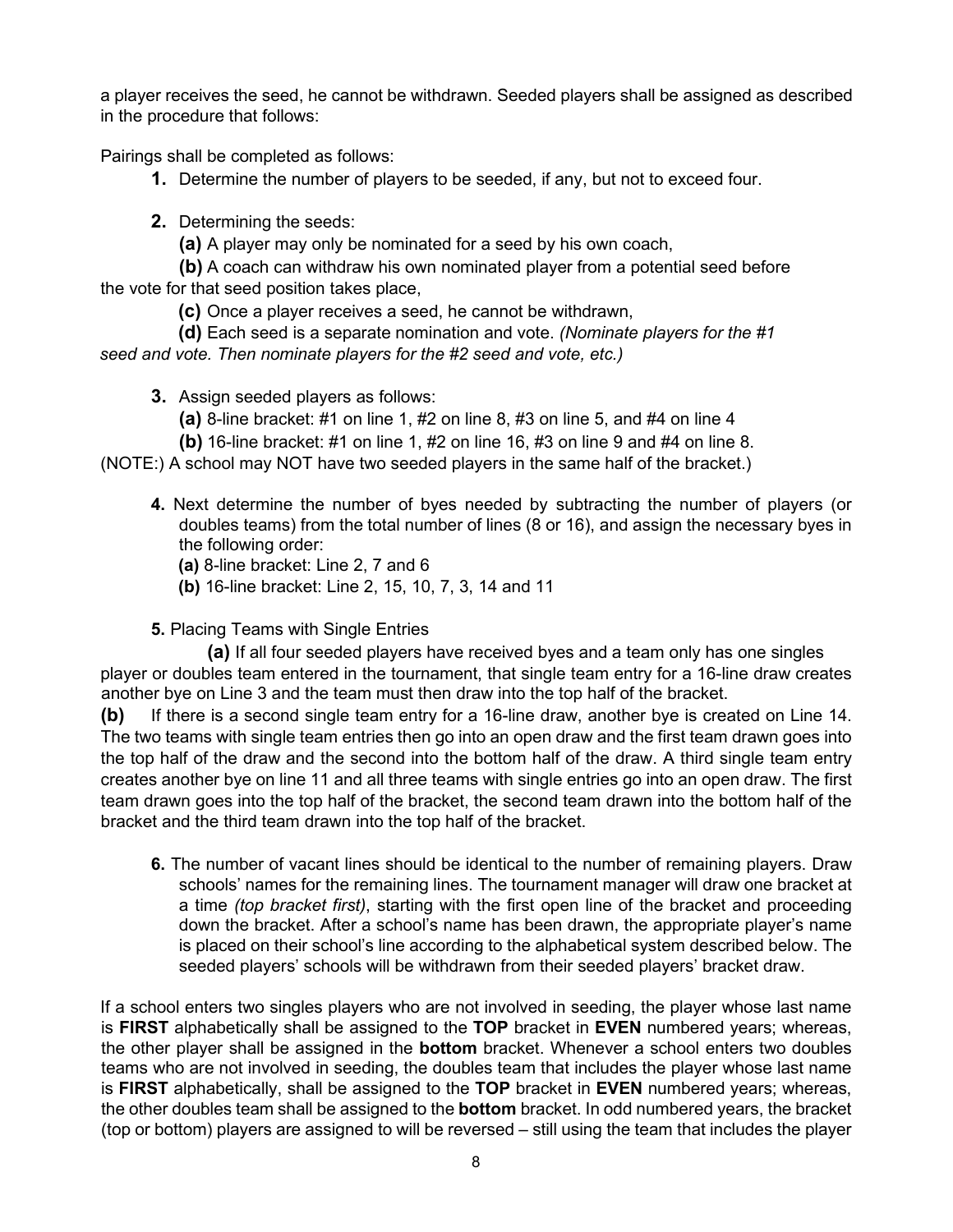whose last name is first alphabetically. Players from the same team are not to be placed in the same half of the bracket.



**District Tournament Time Schedule -** The district tournament coaches meeting will start at 8:00 A.M. sharp, with the seeding meeting following the conclusion of the coaches meeting, and play starts following the conclusion of the seeding meeting. If there is any change in this time, the tournament manager is responsible to inform the IHSAA and each school assigned to their district.

**Match Scoring for District Meets -** Two-out-of-three sets, deuce-ad scoring will be used during the championship rounds of district competition. New balls are given to players before any  $3<sup>rd</sup>$  set. Twoout-of-three sets, no-ad scoring will be used during consolation play, including 3<sup>rd</sup> place matches. The 7-point set tiebreak will be used for all rounds when the set score is tied "6-6" to determine a "7- 6" set winner. For ALL POSTSEASON CONSOLATION PLAY, including 3rd place matches, a 10-Point Match will be played in lieu of a 3<sup>rd</sup> set. The break between the 2<sup>nd</sup> set and 10-point Match Tiebreak is 3 minutes. No new balls are given to players before the 10-Point Match Tie-Break*.* When a 10-Point Match Tie-Break is used the first individual or doubles team to reach 10 points, and is ahead by two, wins the third set  $(1-0)(x)$  (with the x being the number of points won by the losing team).

**District Report Forms -** Each manager will receive district report forms from the IHSAA Office.

**State Seeding Information Sheets -** Following district competition, it is the responsibility of the coach of a district champion singles player and/or doubles team to submit the "State Seeding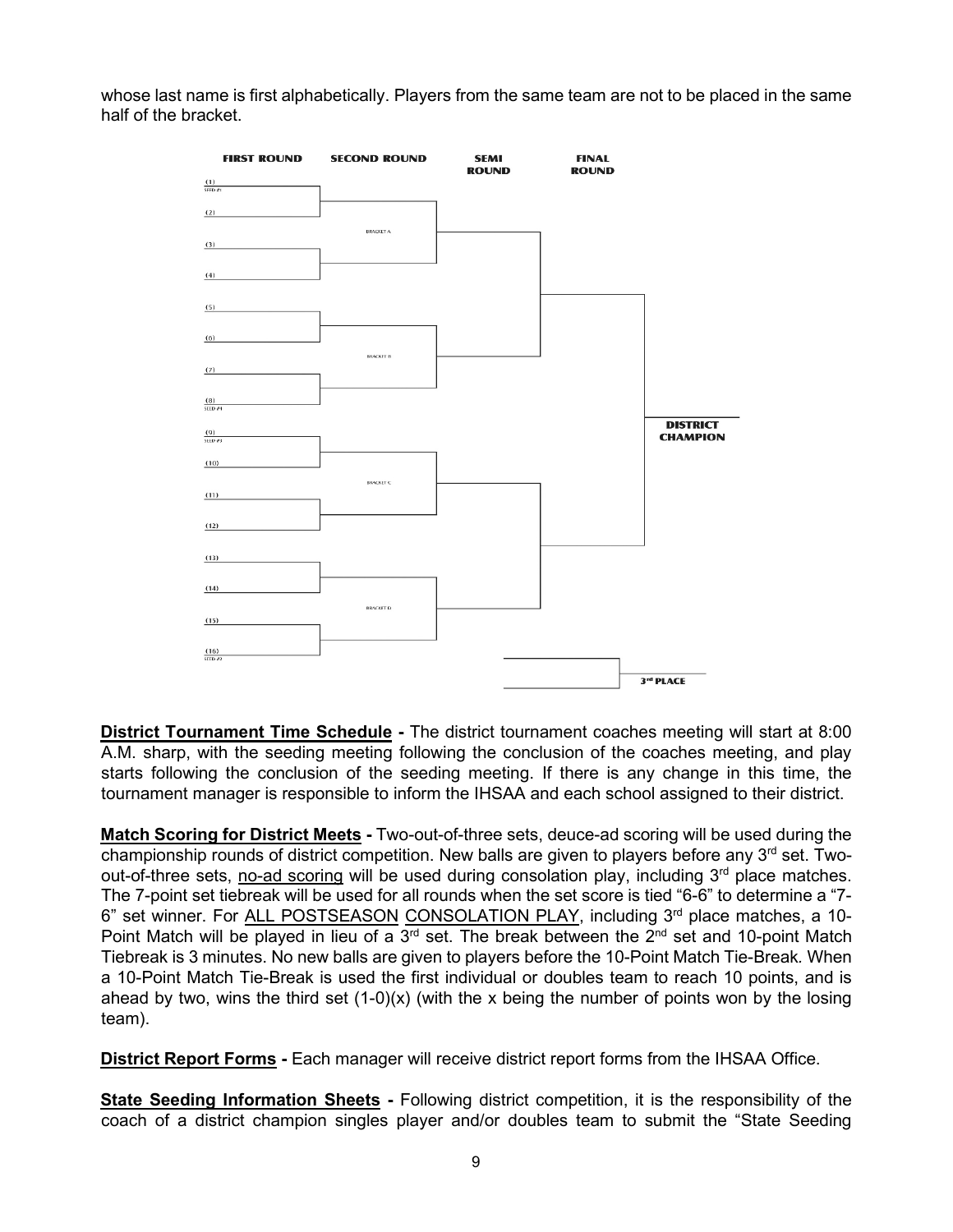Information Sheet" to the IHSAA. This information will be sent to the other schools qualifying for the state tournament to help with the seeding process prior to the state meet.

#### **7-Point Set Tiebreak**

**Singles:** If it is Player 'A"s turn to serve the 13th game, he serves the first point from the right court. Player 'B' serves points two and three - left court, then right court; Player 'A' serves points four and five - left court, then right court. 'B' serves point six from the left court and the players change sides of the net. 'B' serves point seven starting from the right court. 'A' serves points eight and nine - left court, then right court; 'B' serves points 10 and 11, left court then right court. 'A' serves point 12 from the left court. If the points reach 6-All, players change sides of the net again and continue serving in the same pattern as above beginning with point seven, until one player leads by two points in the tie break whereupon he wins the set, 7-6.

After the tiebreak is completed, the players again change sides of the net for the first game of the next set with Player B as the first server. Note ... the player who serves first in the tiebreak will receive in the first game of the next set played, if needed. A player must win at least seven points in the tiebreak and must win the tiebreak by two points.

**Doubles:** ('AB' on one team vs. 'CD') If it is 'A''s turn to serve the 13th game, you will follow the same pattern as in singles with partners continuing to serve in sequence as they have been during the entire set as the service alternates from team-to-team. 'A' serves the first point from the right-hand side of the court, 'C' serves points two and three, left side and then right side. 'B' serves points four and five, left side and right side. 'D' serves point six from the left side. Then teams change sides of the net and 'D' serves point seven from the right side.

'A' serves points eight and nine, left side and right side. 'C' serves points 10 and 11, left side and right side. 'B' serves point 12, left side. If the points reach 6-All, teams again change sides of the net and continue serving in the same pattern as above beginning with point seven until one team gets a twopoint lead. The winning team then wins the set, 7-6. The teams then change sides of the net and play the first game of the next set with team CD as the first-serving team. Note: The team who serves first in the tiebreak will receive in the first game of the next set played, if needed.

**Team Scoring for District Meets -** The district champion and the second and third place teams will be determined by the following scoring system: 3 advancement points for a doubles win; 2 advancement points for a singles win. Teams receiving a bye in singles and/or doubles competition will automatically be awarded points for bye advancement in district team scoring. (3 points for doubles advancement and 2 points for singles advancement.)

**Weather-Related Postponements & Indoor Play -** If district tennis play has started on May 9 and rain stops play, indoor facilities, if available, may be used to complete play. If district tennis play has not started and rain causes postponement, May 10 will be the "rain date." If rain occurs at any time on May 10, indoor facilities, if available, may be used. Once the district manager has made the decision to play, schools will either play or forfeit. Where indoor facilities are not available, matches will be completed at the earliest possible date, unless determined otherwise by the meet manager.

**Note:** Indoor shoes (non-marking/preferably not black soles) should be part of the travel uniform for all postseason competition due to the possibility of indoor play.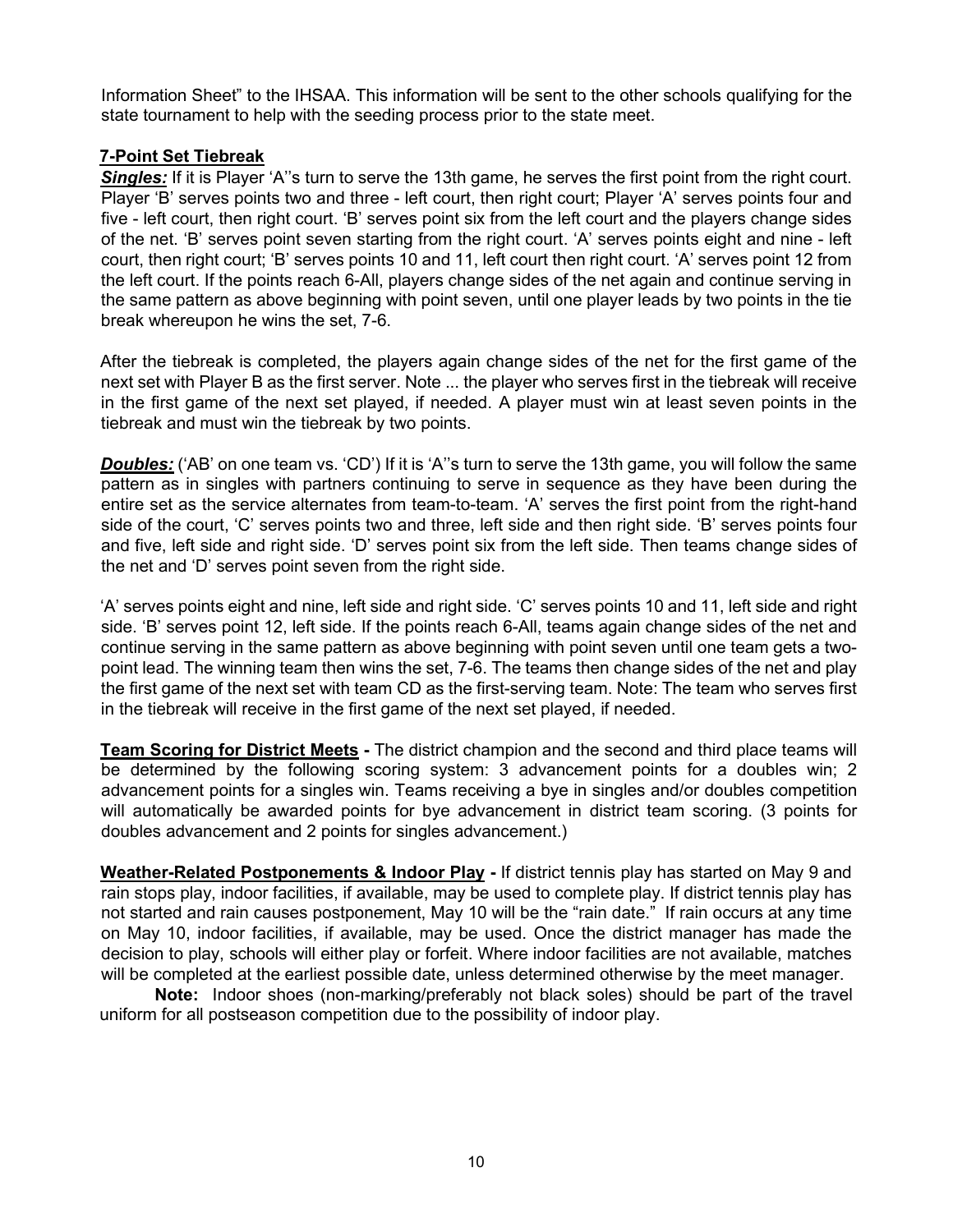## **STATE INDIVIDUAL TENNIS TOURNAMENT**

#### **State Meet Sites**

Class 1A: The state singles and doubles tournament will be held at Byrnes Park, Waterloo.

Class 2A: The state singles and doubles tournament will be at Veterans' Memorial Tennis Center, Cedar Rapids.

**Seeding Meetings -** Zoom meetings for seeding will be conducted according to the schedule below, which will allow for better preparation and eliminate the need to meet just prior to the start of the tournament for seeding purposes (UPDATED: MAY 13, 2022):

- Class 2A doubles, qualifying coaches: Sunday, May 22 at 5:00 p.m.
- Class 2A singles, qualifying coaches: Sunday, May 22 at 5:45 p.m.
- Class 1A doubles, qualifying coaches: Sunday, May 22 at 6:30 p.m.
- Class 1A singles, qualifying coaches: Sunday, May 22 at 7:15 p.m.

A link to the Zoom seeding meeting will be sent to coaches following completion of all District meets.

**Awards for State Singles & Doubles Competition -** Medals will be awarded to the first eight places in both singles and doubles. Trophies will be presented to the schools with champion and runner-up singles and doubles players. No awards will be presented to any player(s) ejected and disqualified for unsportsmanlike conduct, or failing to complete the tournament, except in the case of injury, illness, or other excuse verified by a school administrator. Picture plaques will be awarded to each state tournament participant by the IHSAA. At the tournament manager's discretion, awards presentations for some players may be scheduled before the completion of all play.

**Coaches' Information -** Players should be ready to play at the end of the coaches meeting. Consolation bracket play will begin at 9:30 A.M., with semifinal matches starting at 10:00 A.M. Consolation finals will begin at 1:30 P.M., with the championship finals starting around 2:00 P.M. **Note:** Indoor shoes (non-marking/preferably not black soles) should be part of the travel uniform for all postseason competition due to the possibility of indoor play.

**Hitting Tennis Balls at the State Individual Tournament Site** - State tennis qualifiers may hit balls at the State Meet site on the day before the first day of State Meet competition if the courts are available. Use of the courts for a school's regular practice, or scheduled community event, shall have precedence.

**Match Scoring for State Individual Tennis** – Two-out-of-three sets, ad scoring will be used during the championship rounds of state competition. No-ad scoring will be used during consolation play. With no-ad scoring, consolation play will take place regardless of weather conditions. Please understand play may continue late into the evening on Friday to get all consolation matches played.

The 7-point set tiebreak will be used for all rounds when the set score is tied "6-6" to determine "7- 6" set winner. See: "7-Point Set Tiebreak" under "District Tennis" information.

For all postseason consolation play, including 3<sup>rd</sup> place matches, a 10-Point Match Tiebreak will be played in lieu of a 3<sup>rd</sup> set. The break between the 2<sup>nd</sup> set and 10-point Match Tiebreak is 3 minutes. When a 10-Point Match Tie-Break is used the first individual or doubles team to reach 10 points, and be ahead by two, wins the third set  $(1-0)(x)$  (with the x being the number of points won by the losing team.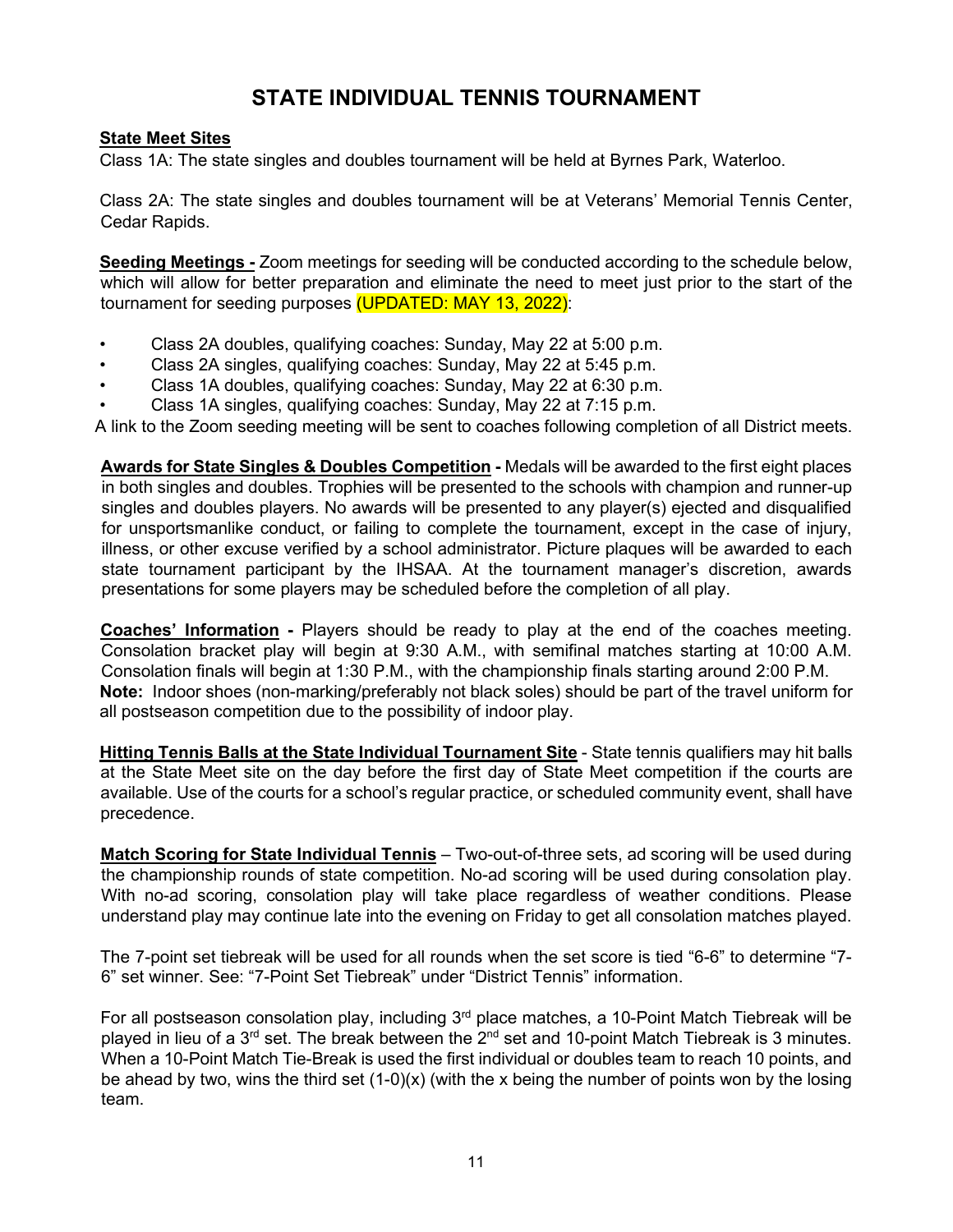**Pictures at the State Tournament -** Pictures will be taken by the IHSAA of all singles and doubles players participating in the state tournament.

**Procedure if 1<sup>st</sup>- or 2<sup>nd</sup>-place District Finisher Cannot Appear at the State Meet - If a 1<sup>st</sup> or 2<sup>nd</sup>** place singles player, or member of a 1<sup>st</sup> or  $2<sup>nd</sup>$  place doubles team, becomes injured, ill, or for some other reason cannot participate in the state meet, the third-place finisher from that district will be given the opportunity to go to the state meet. If the district champion singles player, or doubles team, is substituted for, the runner-up from that district will be eligible for seed consideration. In no case will a fourth-place finisher advance to the state tournament.

Anytime there is to be a substitution made to the state tournament field the IHSAA office should be notified as soon as possible, but no later than 5:00 p.m. on the Monday before the state tournament. The substitute(s) will be notified immediately through their athletic director. If the IHSAA is not notified by 5:00 p.m. on Monday before the state tournament, there will be no substitution made for the singles player or doubles team that cannot participate. If the third-place district finisher cannot compete in the state tournament, there will be no substitution. In no case will a fourth-place finisher advance to the state tournament.

#### **Eligibility of District Runners-Up For A Seed Position At The State Tournament**

A district tennis runner-up (singles player or doubles team) may be submitted for seeding placement at the state individual tennis tournament under the following circumstances:

- 1. The district singles runner-up or doubles runner-up is replacing a district champion who is unable to compete due to injury, illness or other verified excuse because then the runner-up is considered to be a champion.
- 2. The district singles runner-up was a state individual tennis tournament singles champion or runner-up, in either class (1A or 2A), the previous year.
- 3. Both players on the district doubles runner-up team were part of the same doubles team that was a state individual tennis tournament champion or runner-up, in either class (1A or 2A), the previous year.

**State Meet Seeding Method - Singles/Doubles -** Each coach who has a district champion, or eligible district runner-up, singles player and/or doubles team will receive seeding information regarding other players eligible for a seed position. Each coach of a district champion, or eligible district runner-up, who feels his player(s) should be considered for a seed will have the opportunity to relate to the other coaches the ability of his individual player(s) or double team(s). The district runner-up cannot be seeded except as explained above. Remember, if the runner-up is replacing a district champion who cannot compete, the runner-up is considered to be a champion.

Determine the number of players to be seeded, not to exceed four. After each coach has had the opportunity to explain the merits of their players, each coach may nominate their player for whatever seed they feel the player should have. Only a player's own coach may nominate the player for a seed position. A coach can withdraw his own nominated player from a potential seed before the vote on that seed position takes place. Once the player receives the seed, he cannot be withdrawn. Each seed is a separate nomination and vote. (Nominate players for the #1 seed and vote on that. Then nominate players for the #2 seed and vote on that, etc.)

**The first-seeded player(s) occupies the top line in the upper bracket (line 1). The secondseeded player(s) occupies the bottom line in the lower bracket (line 16). The third-seeded player(s) occupies the top line in the lower bracket (line 9) and the fourth-seeded player(s)**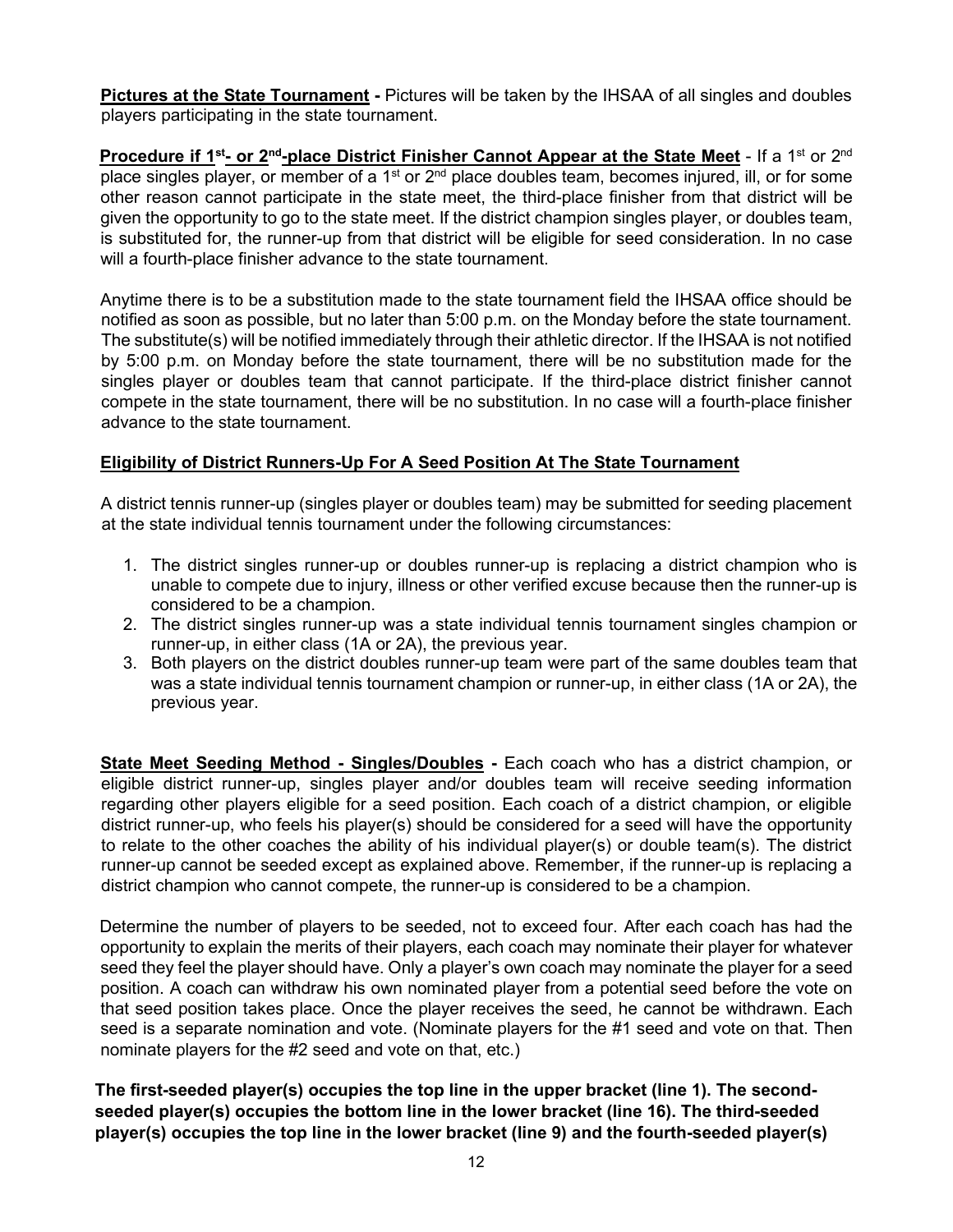**occupies the bottom line in the upper bracket (line 8).** The drawing for the rest of the positions will be done by lot. After the fourth seed has been determined (if all seeds were district champions), the remaining district champions will be drawn by lots for lines 3, 5, 11, and 13. After the district champions have been drawn, the runners-up will be drawn and will be placed on the first open line starting with lines 2 and 10. However, **(1)** if a school has two different doubles teams or two players in singles, they shall not be assigned to the same half of the bracket, and, **(2)** the determining factor as to whether a runner-up singles player or doubles team goes in the top or bottom of the draw depends upon which half their district champion was seeded or drawn into. A runner-up shall not go in the same half of the bracket as the champion from their district unless the seeding places them in the same half bracket.

#### **Draw for Seeds When There Are Seeded District Runners-Up**

If an eligible district runner-up is seeded #2 or #3, the champion from that district, if unseeded, will be drawn into the top of the bracket. The lines drawn for the remaining unseeded champions would be #3, #5 and #6. A seeded runner-up shall not go in the same half of the bracket as the unseeded champion from their district.

If an eligible district runner-up is seeded #1 or #4, the champion from that district, if unseeded, will be drawn into the bottom of the bracket. The lines drawn for the remaining unseeded champions would be #11, #12 and #13. A seeded runner-up shall not go in the same half of the bracket as the unseeded champion from their district.

#### **District, Substate, State Individual Tennis & State Team Tennis Expense Allowance**

A prerequisite for receiving any expense allowance from the IHSAA is that your school must travel to another town for the tournament participation.

1-4 participants = \$.48 per mile 5-8 participants = \$.95 per mile >8 participants - \$1.20 per mile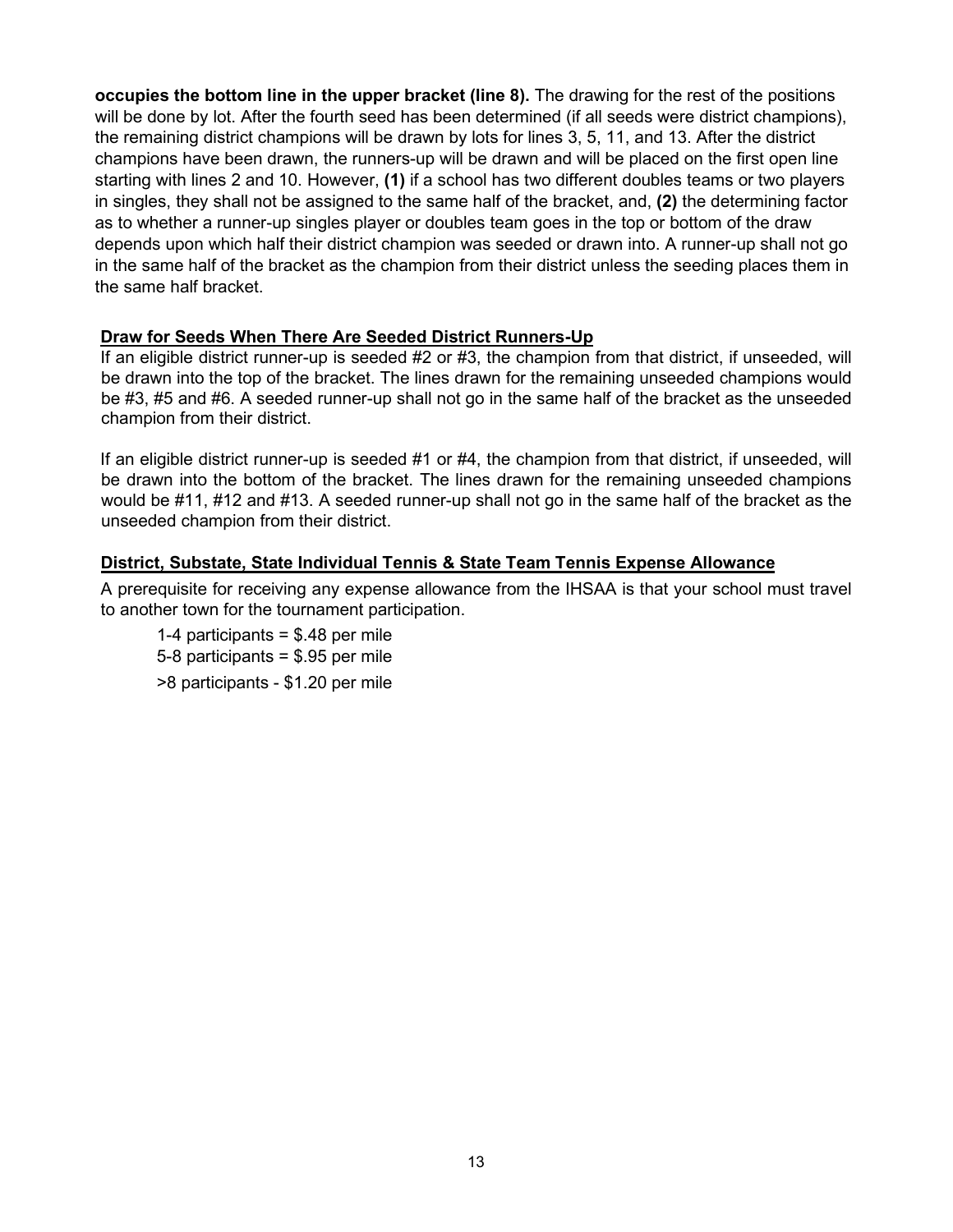## **TEAM TENNIS CHAMPIONSHIP SERIES Preliminary Substate, Substate & State Team**

#### **GENERAL TEAM TENNIS REGULATIONS**

All regulations in the "POSTSEASON TOURNAMENT INFORMATION" section of this handbook will be in effect during preliminary substate, substate, and state team competition.

The Tournament Manager and the IHSAA will make decisions on anything not covered by these rules.

Sportsmanship warnings given during district, preliminary sub-state, sub-state, and state competition carry over from match-to-match, round-to-round, and day-to-day of the same tournament. State team quarterfinals through team finals is the same tournament. A SECOND WARNING TO THE SAME INDIVIDUAL IS AN AUTOMATIC EJECTION AND DISQUALIFICATION FROM THE COMPETITION. As per IHSAA policy, any student disqualified from an interscholastic contest for flagrant, violent, or verbal misconduct will be ineligible for the next regularly scheduled game/meet/date at that level of competition and all other games/meets/dates in the interim at any level, including IHSAA postseason tournaments, in addition to any other penalties the IHSAA or the school may assess.

#### **Hitting Tennis Balls at the State Team Tournament Site -**

State team qualifiers may hit balls at the State Meet site on the day before the State Meet, if the courts are available. Use of the courts for the host school's practice, or scheduled community events, shall have precedence.

#### **Completion of Match Play**

ALL POSTSEASON TEAM TENNIS COMPETITION, preliminary substate through state team championships, ENDS WHEN THE FIRST TEAM WINS FIVE (5) MATCHES.

#### **Preliminary Substate Team Tennis Expense Allowance**

No expense allowance is paid for preliminary substate tennis matches.

#### **Qualifying for State Team Tennis**

State team tennis qualifying starts at the district level as previously organized. Six players from each team must be entered in district competition to be eligible for team tennis. Preliminary substate, substate, and state team tennis will be played using 6 singles matches and 3 doubles matches. It is permissible to use different players in singles and doubles competition.

The top two teams will advance from each district to substate competition. The district champion will automatically advance.

**Preliminary Substate, May 13:** The second- and third-place district teams will play a preliminary substate match on the Saturday following District competition to determine who will be the secondplace team to advance from each district to the substate competition. The second-place team at Districts will host this match. The winner of this preliminary substate match will advance with the district champion to the sub state competition the following Saturday.

Pre-substate lineups must be submitted to the district site manager before the district coaches' meeting begins. This lineup can only be changed through injury, illness, or other reason as verified by a school administrator.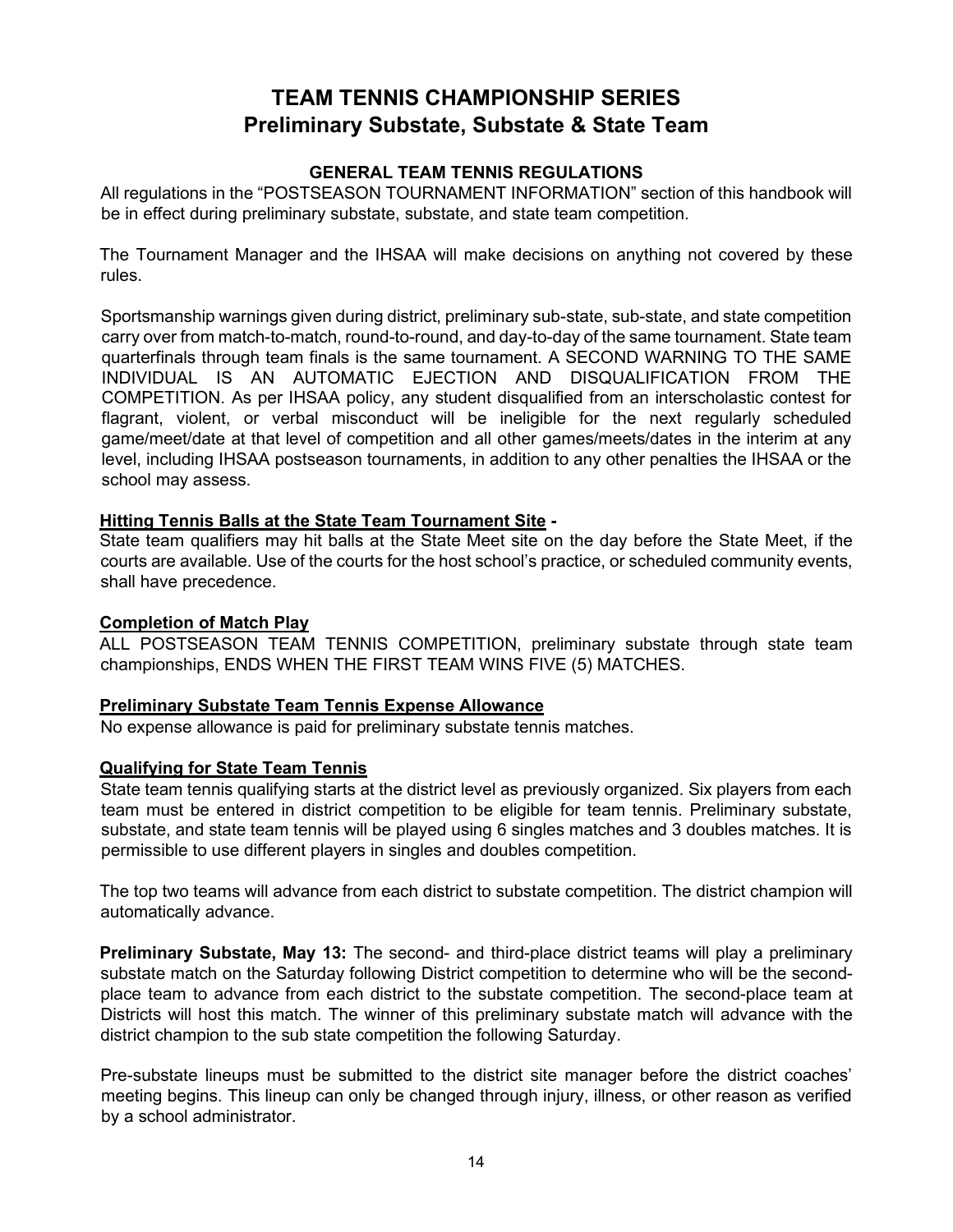The substate lineup does not have to be the same as the pre-substate lineup, but substate and state tournament lineups cannot be changed except due to injury, illness, or other reason as verified by a school administrator. Once a substitution has been made, the lineup remains the same for the remainder of that day.

**Substate & Quarterfinal, May 18:** The district team champion, and the winner of the pre-substate match from each district, will advance to four substate team tournament sites. Two districts will be assigned to each substate site. The champion from one district will play the runner-up from the other district in dual matches. These substate matches will begin after the coaches' meeting.

The winners of the substate matches will play in the quarterfinal round of the State Team Tennis Meet, which will take place one hour after the completion of the substate matches at the same location. The winners of the quarterfinal matches will then advance to the semifinals of the State Team Tennis Meet.

**State Semifinal & Final, May 31:** The teams qualifying for semifinal state team tennis will be seeded by having the coaches of the four qualifying teams in each class indicate whom they feel are the #1 - #4 seeds based on information provided to them regarding regular season competition. If there is not a majority vote on the seeds, the teams will be bracketed according to the 2018-19 Method of Pairing, approved by the Board of Control at their August 2018 meeting. That alphabetical pairing is as follows: Team #1 on line 4, team #2 on line 2, team #3 on line 3, team #4 on line 1. If two seeds are determined by the vote, but there is tie for the other two seeds, those teams determined by the vote will be placed on the appropriate lines of the bracket. The four coaches will vote again to see if the tie between the other two teams can be broken. If there is not a majority vote for the two tied teams on the second vote, those teams will be bracketed according to the 2018-19 Method of Pairing.

Semifinal state team tennis matches will begin after the coaches meeting. Teams will play for the state championship and consolations one hour after the completion of the last match in semifinal play, unless coaches mutually agree to shorten the break, or the tournament manager determines it must be shortened due to weather concerns.

#### **Match Scoring in Team Tennis Competition**

All match scoring in preliminary substate, substate, and state team tennis competition will be two out of three sets, no-ad scoring, 7-point set tiebreak. Pre-substate matches do not score team points. These matches are only used to determine the second place substate team.

For ALL POSTSEASON CONSOLATION PLAY, including 3<sup>rd</sup> place matches, a 10-Point Match Tiebreak will be played in lieu of a 3<sup>rd</sup> set. The break between the 2<sup>nd</sup> set and 10-point Match Tiebreak is 3 minutes. When a 10-Point Match Tie-Break is used the first individual or doubles team to reach 10 points, and is ahead by two, wins the third set (1-0)(x) (with the x being the number of points won by the losing team).

#### **State Team Tennis Awards, Sites & Time Schedule**

Banners will be awarded to the teams winning their substate matches and advancing to state team quarterfinals. The quarterfinal round will follow the substate semifinals, at the same site. The four teams in each class not advancing to the semifinal round will receive participant trophies and medals at the quarterfinal site. No awards will be presented to any player(s) ejected and disqualified for unsportsmanlike conduct.

The four teams in each class that win their quarterfinal matches will advance to the semifinal round of State Team Meet and play for  $1<sup>st</sup> - 4<sup>th</sup>$  place. The **Class 1A** teams will play at Waveland Tennis Courts, Des Moines. The **Class 2A** teams will play at Ankeny Tennis Courts at Prairie Ridge Sports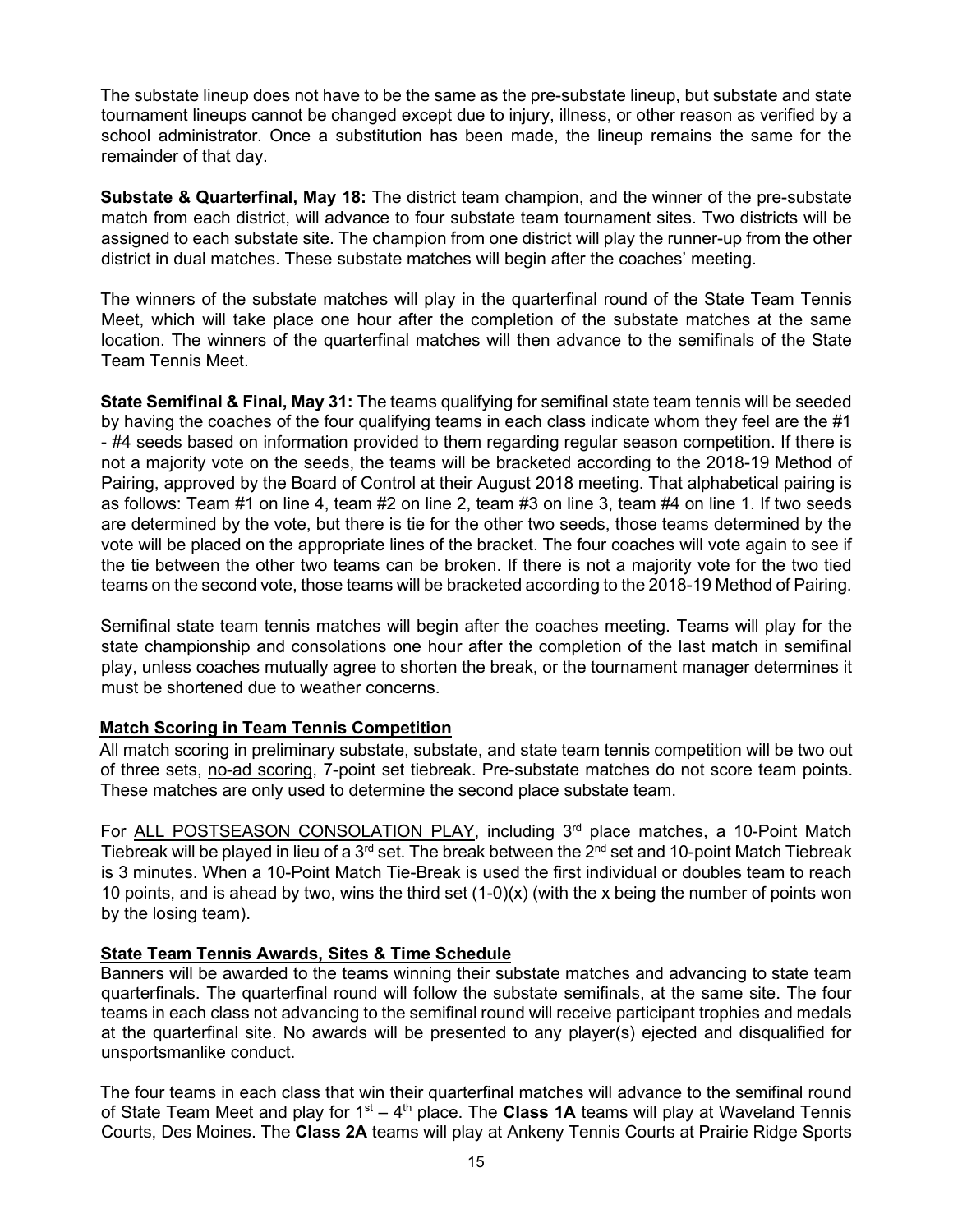Complex in Ankeny. Team pictures will be taken at 8:00 A.M. The coaches will meet following the pictures being taken. Play will begin at the end of the coaches' meeting.

**Note:** Indoor shoes (non-marking/preferably not black soles) should be part of the travel uniform for all postseason competitions due to the possibility of indoor play.

Trophies, medals and picture plaques will be awarded to the championship, runner-up,  $3<sup>rd</sup>$  place, and  $4<sup>th</sup>$  place teams. Banners will be awarded to the team champion and runner-up. No awards will be presented to any player(s) ejected and disqualified for unsportsmanlike conduct.

#### **Team Tennis Lineups**

Qualifying schools will be sent a form to list the team line-up, both singles and doubles, which must be submitted to the tournament manager before the first team match in sub state play.

**(a)** Teams will exchange their lineups at the same time so there will be no rearranging of players. The #1 player from school "A" **that day** competes against the #1 player from school "B"; #2 player from school "A" **that day** competes against #2 player from team "B"; #3 vs. #3; #4 vs. #4; #5 vs. #5; and #6 vs. #6.

**(b)** It is mandatory that #1 player in singles must play in either the #1 or #2 doubles team, unless he is being withheld from doubles matches. Either the  $#1$  or  $#2$  singles player must play in the  $#1$ doubles team unless both are being withheld from the doubles matches.

**(c)** If the #1 singles player plays on the #1 doubles team, the #2 singles player may play on either the #2 or #3 doubles team.

**(d)** Doubles teams are to be listed in position of strength with the best of the doubles teams submitted that day playing #1; the second-best doubles team that day playing #2, and #3 playing against #3.

The state team tennis tournament lineup must be the same as the substate lineup, except due to injury, illness, or other reason as verified by a school administrator.

Once a substitution has been made, the lineup remains the same for the remainder of that day. It is recommended that each team list a substitute on their line-up form and bring the substitute to postseason team tennis competition in the event one of their regular players becomes injured or ill. If no substitute is listed, no substitute can be used during sub‐state and state team tennis competition.

Coaches must have position records for both singles and doubles available at substate matches. This information must be available in case any position challenges are issued to the tournament manager by opposing coaches within that substate. Challenges must be presented during the coaches' meeting.

Substitutions – Only players listed on the line up sheet can be used as substitutes during postseason team play. Once a substitution has been made, the lineup remains the same for the remainder of that day.

**Singles Competition:** In the event of injury, illness, or absence of any player in singles competition, you move the team members up instead of substituting. Example: If #3 singles is absent, 4, 5, and 6 move up and #7 player becomes the #6 player. If a player cannot continue during singles competition, he forfeits the match and may be substituted for in doubles competition.

A player who is injured in singles play, and does not continue to play in his singles match, cannot play the remainder of the day. If he is assigned to compete in doubles competition, he may be substituted for.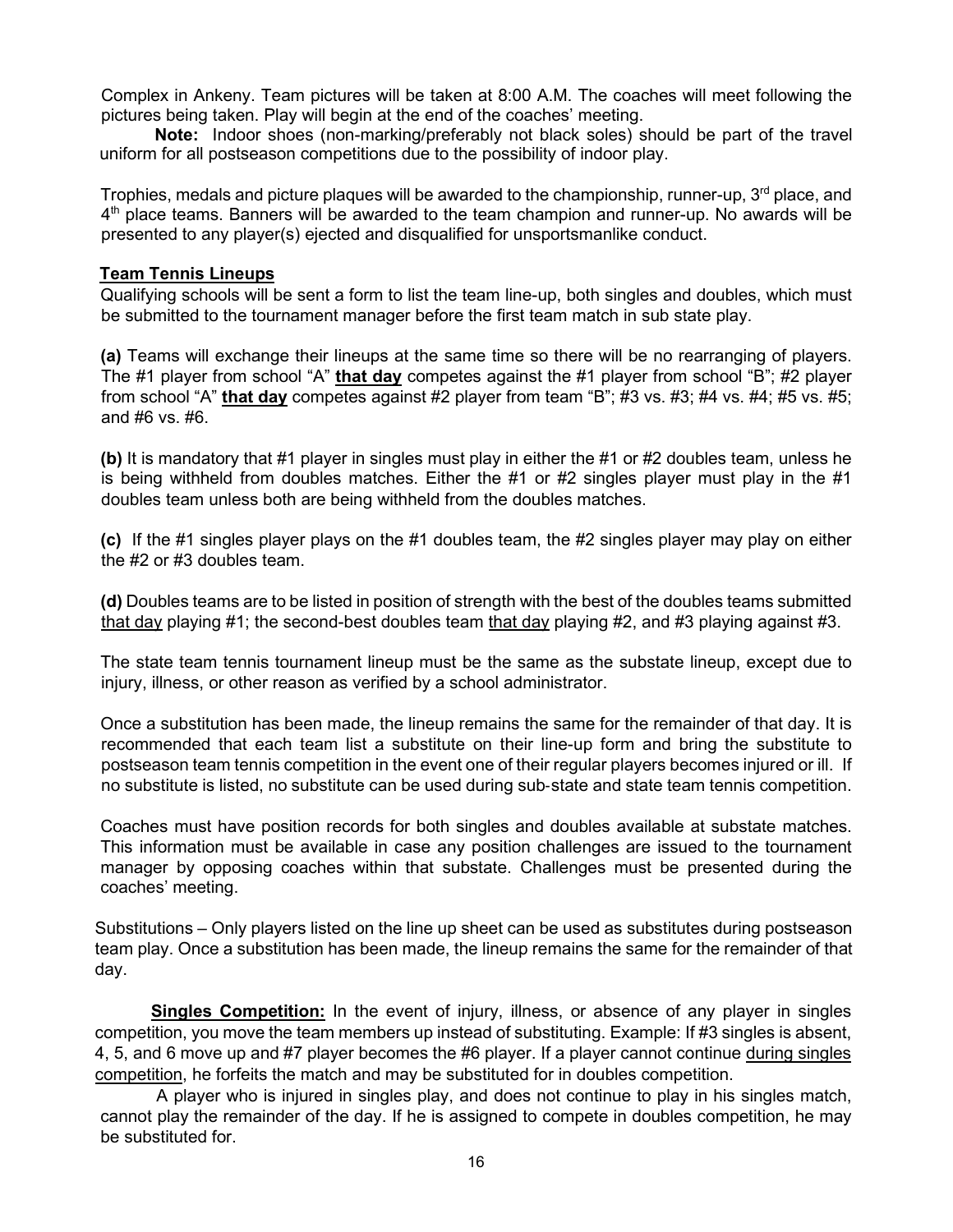**Doubles Competition:** A player may be substituted for the missing player, but the makeup of the doubles team cannot be realigned. Example: If #1 and #3 are playing as part of a doubles team and #3 is unable to compete, #7 player would substitute in place of #3. In short, there is no realigning of the doubles team. You merely substitute for that missing player on the doubles team. If one partner of a doubles team cannot continue during doubles competition, the doubles team forfeits the match.

*Note:* Teams should list a substitute on their line-up form and bring the substitute to postseason team tennis competition in the event one of their regular players becomes injured or ill. If no substitute is listed, no substitute can be used during sub‐state and state team tennis competition.

A player who has been ejected and disqualified from singles play and has been assigned to compete in doubles competition may be substituted for. The substitute for the ejected player must be a player not originally in the doubles team line-up but must be on the line-up sheet.

**Time Allotment Between Sets and Matches** - A maximum of 2 minutes is allowed between the 1st and 2nd sets and a maximum of 10 minutes is allowed between 2nd and  $3<sup>rd</sup>$  sets. Players may leave the court during this 10-minute break, but all equipment should be left on the court. In consolation play, when a 10-Point Match Tiebreak is played in lieu of a 3<sup>rd</sup> set, the break between the 2<sup>nd</sup> set and 10-point match Tiebreak is 3 minutes.

Thirty minutes is allowed between a player's singles and doubles matches unless the coaches mutually agree to shorten the break.

**Penalty:** When the match time has been posted and a player(s) is not ready to play, the player(s) will default the match.

#### **Weather-Related Postponements / Indoor Play**

Where indoor facilities are available, preliminary substate and substate team tennis matches will be completed on Saturday. Where indoor facilities are not available, matches will be completed the following Monday, unless determined otherwise by the meet manager.

*Note:* Indoor shoes (non-marking/preferably not black soles) should be part of the travel uniform for all postseason competition due to the possibility of indoor play.

#### **Substate & State Team Tennis Expense Allowance**

A prerequisite for receiving any expense allowance from the IHSAA is that your school must travel to another town for the tournament participation.

5-8 participants = \$.95 per mile

>8 participants - \$1.20 per mile